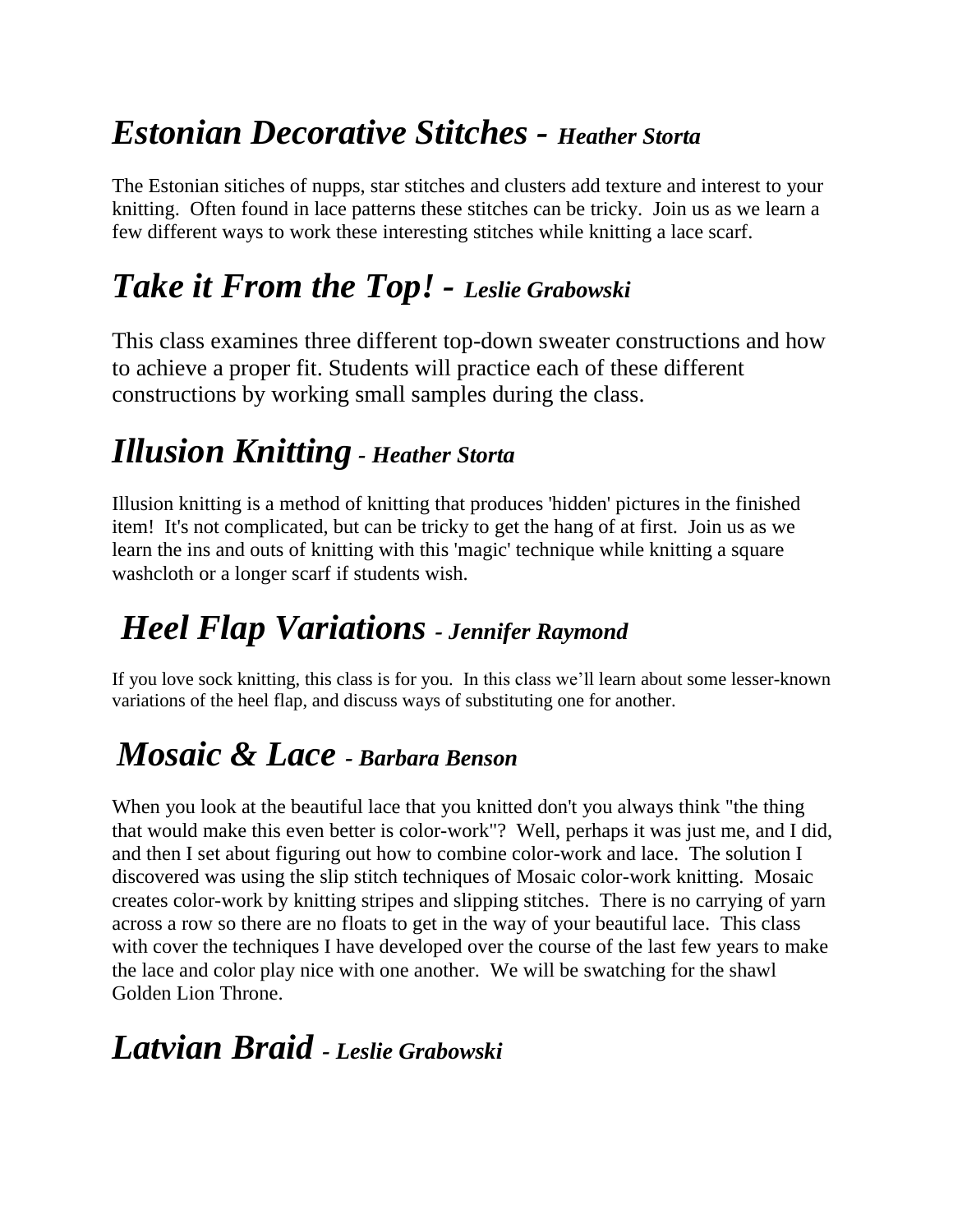Latvian braids are beautiful and easy to work. In this class, students will examine the use of this braid, as well as learn its construction. Students will learn three techniques: how to work a left-leaning braid, a right-leaning braid, and a two-color cast on. Students will practice these design elements by knitting a cup cozy in class.

# *Tips & Tricks for Knitting with Variegated Yarn*

#### *- Barbara Benson*

Variegated yarn is a seductive siren with all of its amazing colors dancing in the skein. It entices you to purchase it but when you get it home it sits on the shelf, beautifully, and you agonize over how you are going to make it look as beautiful in your finished piece as it does in the skein. This class will teach you multiple different techniques for working

## *The Cowichan Sweater - Leslie Grabowski*

A Salish knitting technique, the Cowichan style has developed a lot of popularity in recent years. Learn the history behind this knitting style and how you can incorporate this style into your designs. Students will be guided in designing and knitting their own Cowichan-style hat.

### *Thrummed Mittens- Heather Storta*

Thrummed items are soft and cozy. If you spin - they are a also a good way to use some of the luxurious fiber you have in your spinning stash! We'll learn the basics of knitting mittens and working with thrums in this class.

# *Elogated, Lifted, and Cinched - Barbara Benson*

#### *Unusual Techniques from Japanese Stitch Dictionaries*

Japanese stitch dictionaires are full of interesting, innovative, and downright weird techniques. They frequently require juggling and manipulation of stitches in completely unfamilar ways that, once executed, make total sense. But reading about them can be confusing. In this technique class we will build up a repertoire of exciting new techniques to add to your arsenal